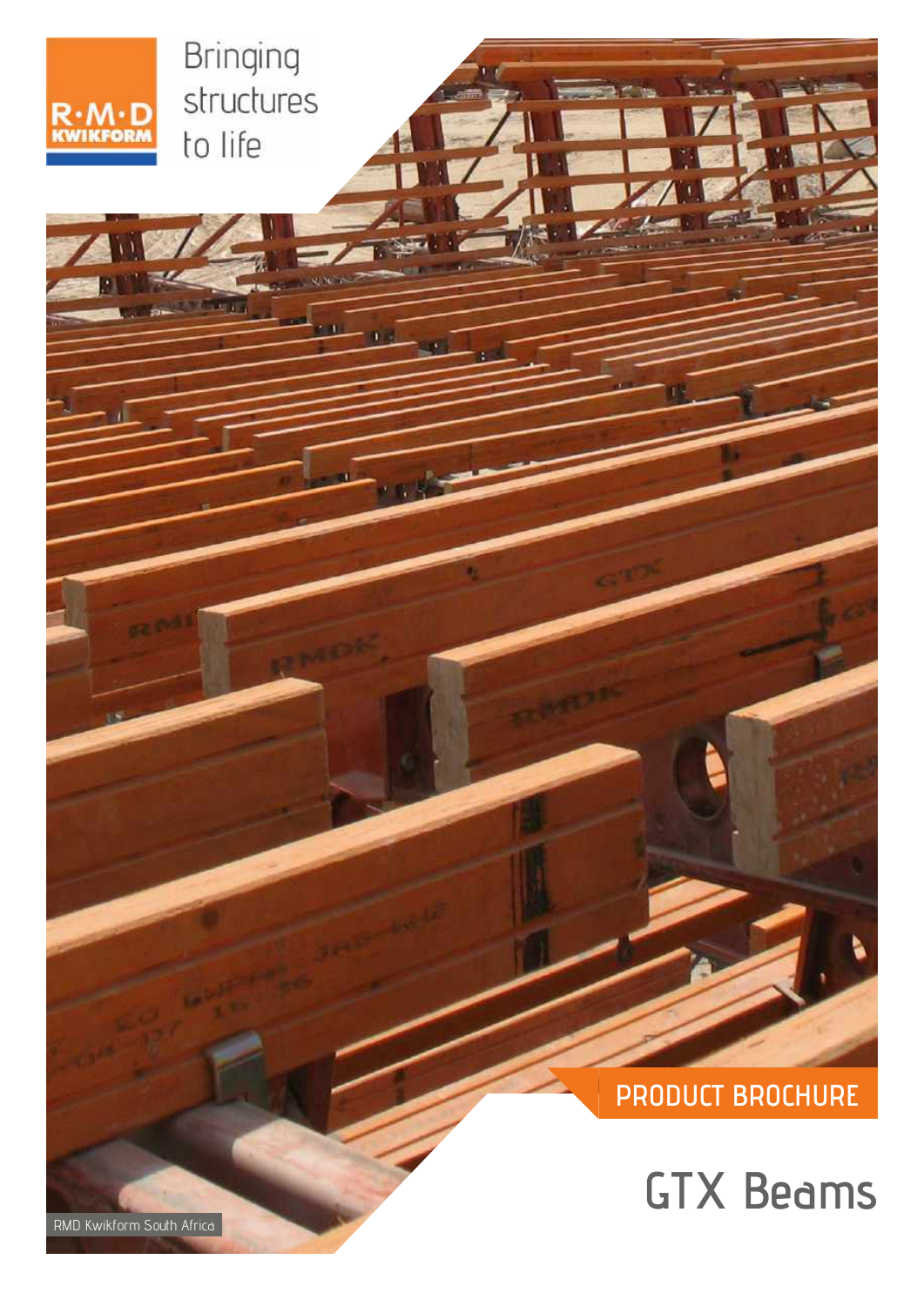

## Product Overview

A structural laminated veneer timber beam for use as a primary or secondary bearer in a wide range of formwork and shoring applications.

### **Overview**

- **Engineered and designed to provide a safe reliable** structural beam.
- Complements RMD Kwikform's various product ranges.
- Careful design ensures simplicity of use on site, boosting productivity.
- Very versatile, can be used as either primary or secondary beams in many applications.
- Highly cost effective solution.

### **Applications**

- $\blacksquare$  Horizontal or vertical beam for the fabrication of wall formwork.
- Secondary beams for soffit formwork on bridge decks.
- $\blacksquare$  Timber beam used in system soffit formwork.
- Secondary beam used in pre-fabricated formwork to bridge deck sides and cantilevers.
- $\blacksquare$  As primary beams for soffit formwork when used as a twin beam.
- $\blacksquare$  Twin beam assembled as a competitive soldier in wall formwork.



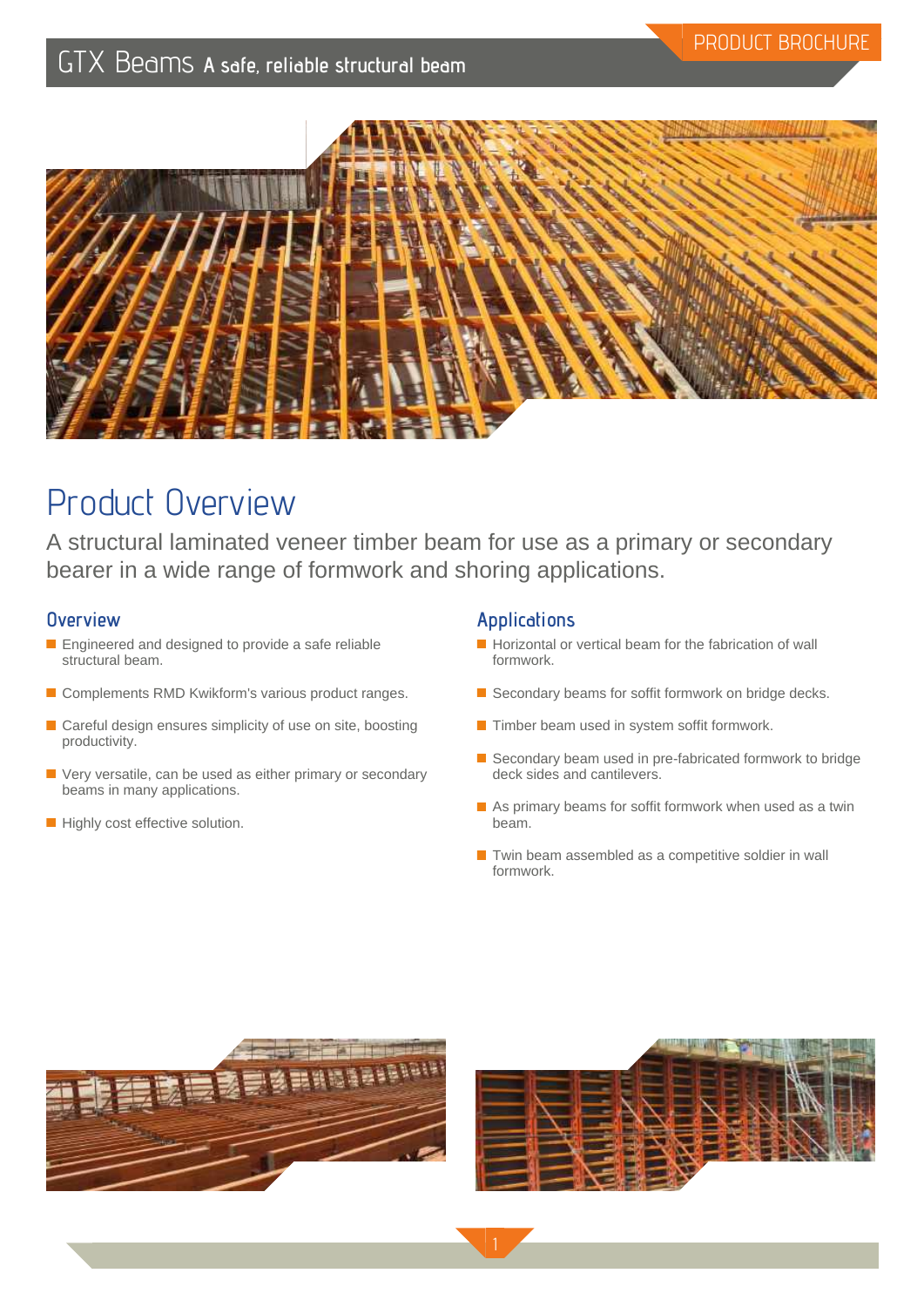



PRODUCT BROCHURE

## Features & Benefits

**Engineered design to international design standards (AS/NZS 4063, AS 3610 and AS 1720.1)** Produces consistent and long lasting performance.

### **Unique profile**

Reduces site damage and costs.

### **Continuous grooves**

Provide on-site flexibility in positioning and securing formwork soldiers or primary beams.

**Engineered profile and predetermined pattern of wood fibres**

Provides an efficient and cost effective structural beam.

- Colour flashes to end of beam Provides easy identification of length and increases site productivity.
- **Easy, fast and safe fixings** Using self grip clamps it is easy to secure the beams.







2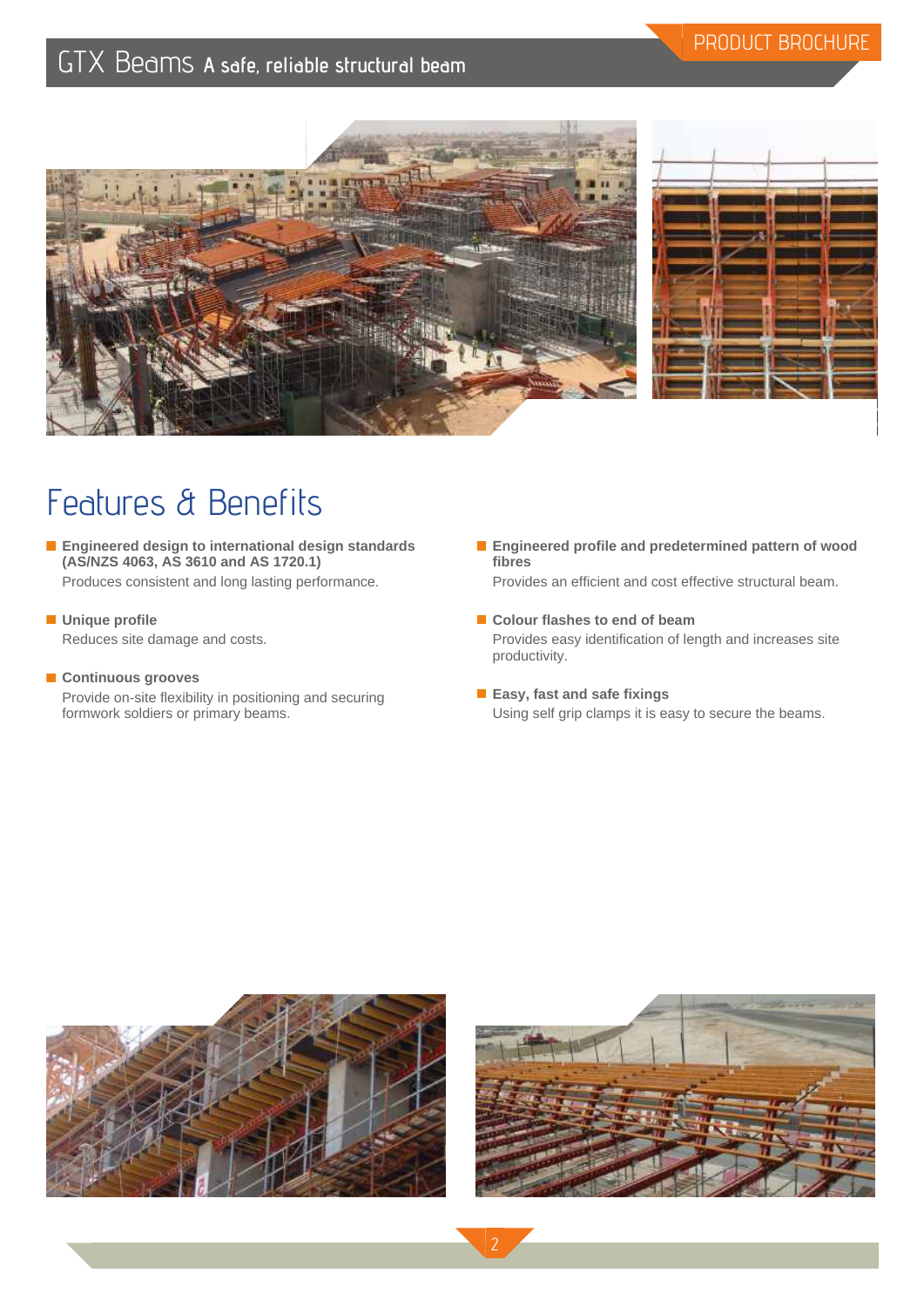## PRODUCT BROCHURE





## In Detail



## **Dimensions**

150mm x 65mm - providing stiffness and strength to the beam. Unique profile reduces site damage and unplanned cutting of beams by site operatives, reducing costs.



## **Construction**

Phenolically bonded, with radiata pine veneer, individually graded for stiffness and arranged in a pre determined pattern to ensure a consistent and predictable engineered performance.



### **Groove pattern**

Continuous parallel grooves along each side of the beam, providing on site flexibility in positioning and securing formwork soldiers or extruded primary beams.



## **Clamp**

Self grip clamp is easy to install, providing an effective and safe fixing.



### **Colour coded**

Colour flashes at the end of the beams provides an easy identification of the length, increasing on site productivity.



### **Durable**

Engineered design to international design standards produces consistent and long lasting performance.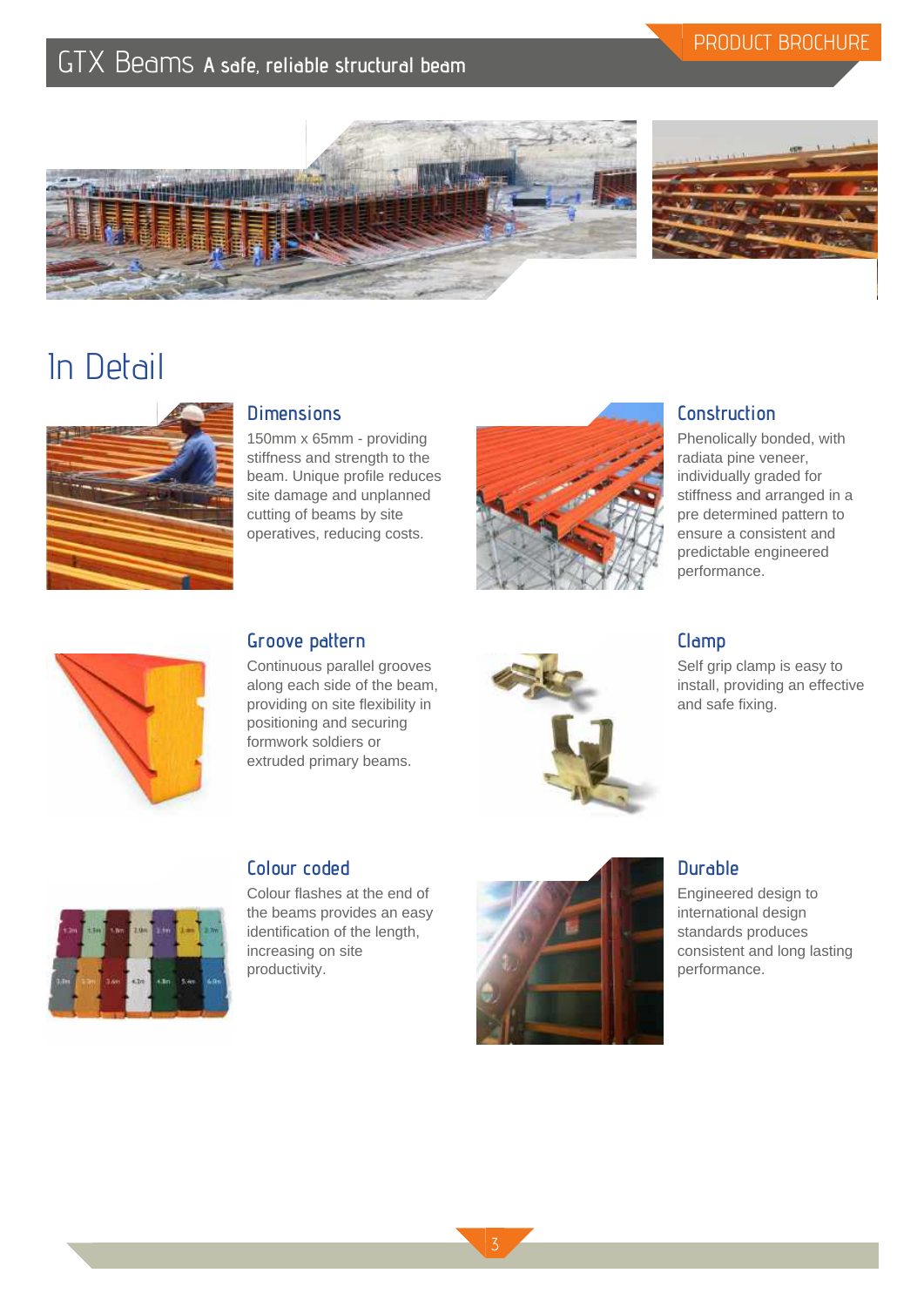| <b>Code</b> | <b>Description</b>                                        | Weight |
|-------------|-----------------------------------------------------------|--------|
|             | GTM11200 GTX Beam 1200mm (Purple)                         | 6.6kg  |
|             | GTM11500 GTX Beam 1500mm (Light Green)                    | 8.0kg  |
| GTX11800    | GTX Beam 1800mm (Brown)                                   | 9.9kg  |
| GTX12400    | GTX Beam 2400mm (Yellow)                                  | 13.2kg |
| GTX13000    | GTX Beam 3000mm (Grey)                                    | 16.5kg |
| GTX13600    | GTX Beam 3600mm (Red)                                     | 19.8kg |
| GTX14200    | GTX Beam 4200mm (White)                                   | 23.1kg |
| GTX14800    | GTX Beam 4800mm (Dark Green)                              | 26.4kg |
| GTX15400    | GTX Beam 5400mm (Black)                                   | 29.7kg |
| GTX16000    | GTX Beam 6000mm (Blue)                                    | 33.0kg |
|             | Note: GTX Beams are colour coded for easy identification. |        |



| <b>Description</b>                 | Weight |
|------------------------------------|--------|
| GTX10001 GTX to Soldier Clamp Mk1A | 0.6kg  |
|                                    |        |
|                                    |        |
|                                    |        |
|                                    |        |
|                                    |        |
|                                    |        |
|                                    |        |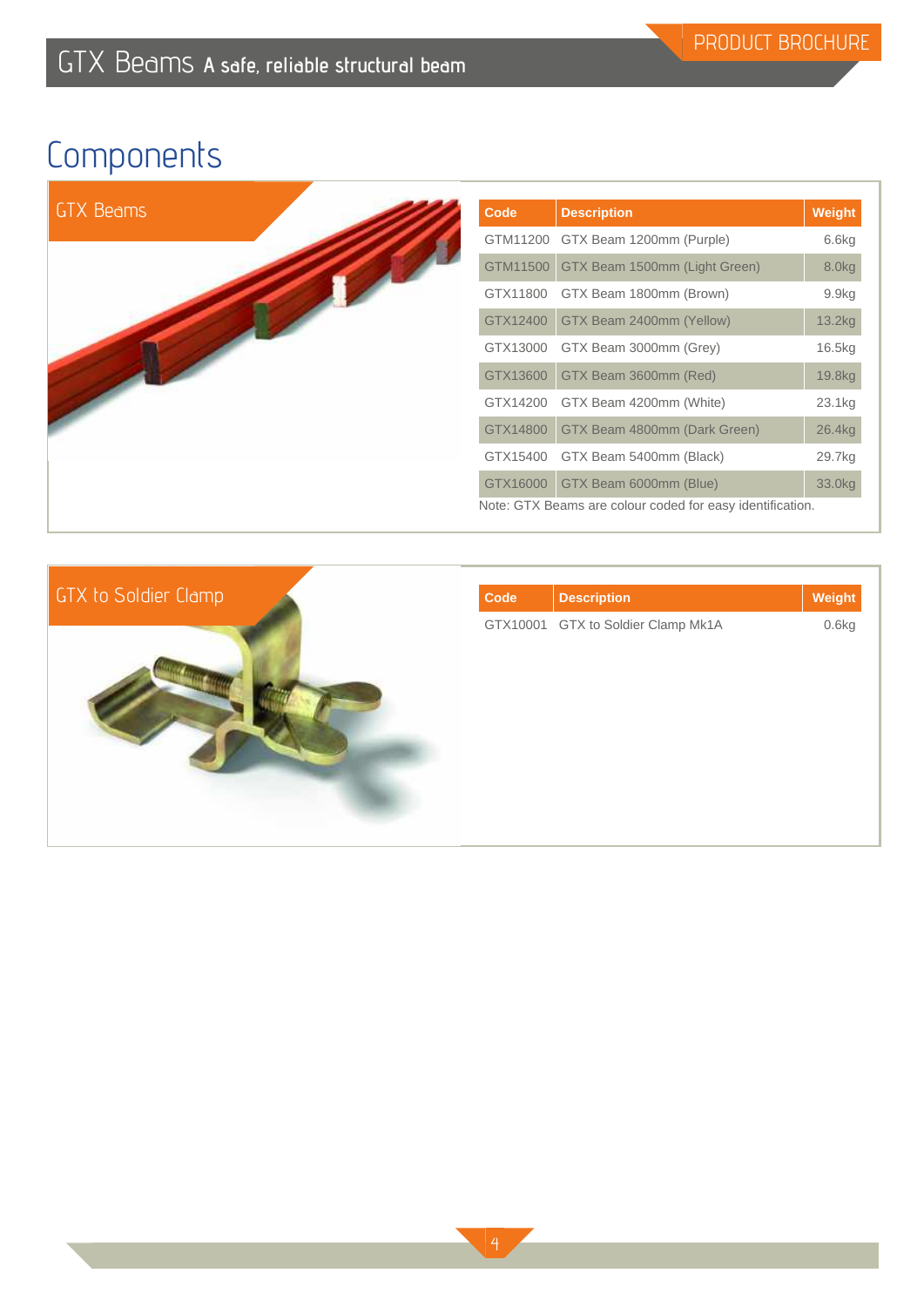



| Code     | <b>Description</b>           | Weight |
|----------|------------------------------|--------|
| SSM00021 | Superslim to GTX Clamp Plate | 0.5kg  |
|          |                              |        |
|          |                              |        |
|          |                              |        |
|          |                              |        |
|          |                              |        |
|          |                              |        |
|          |                              |        |



| <b>Code</b> | <b>Description</b>           | Weight |
|-------------|------------------------------|--------|
|             | GTM00005 GTX to GTX Cleat    | 0.20kg |
|             | GTM00010 Double Headed Nails | 0.01kg |
|             |                              |        |
|             |                              |        |
|             |                              |        |
|             |                              |        |
|             |                              |        |
|             |                              |        |
|             |                              |        |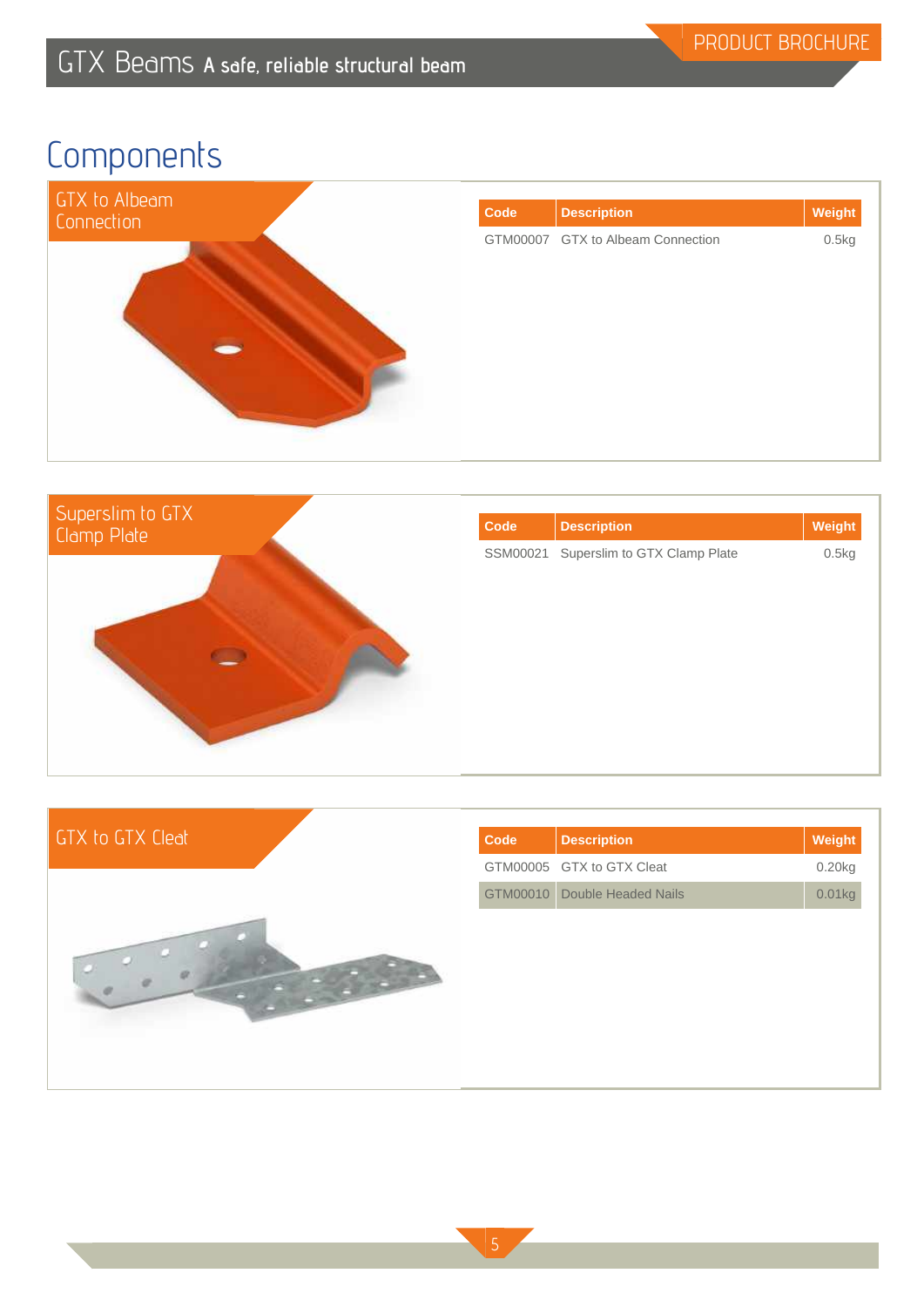





| <b>Code</b> | <b>Description</b>                | Weight |
|-------------|-----------------------------------|--------|
|             | GTX10007 GTX Restraint Strap      | 0.45   |
|             | SWL = 12.5kN in tension, per pair |        |
|             |                                   |        |
|             |                                   |        |
|             |                                   |        |
|             |                                   |        |
|             |                                   |        |
|             |                                   |        |
|             |                                   |        |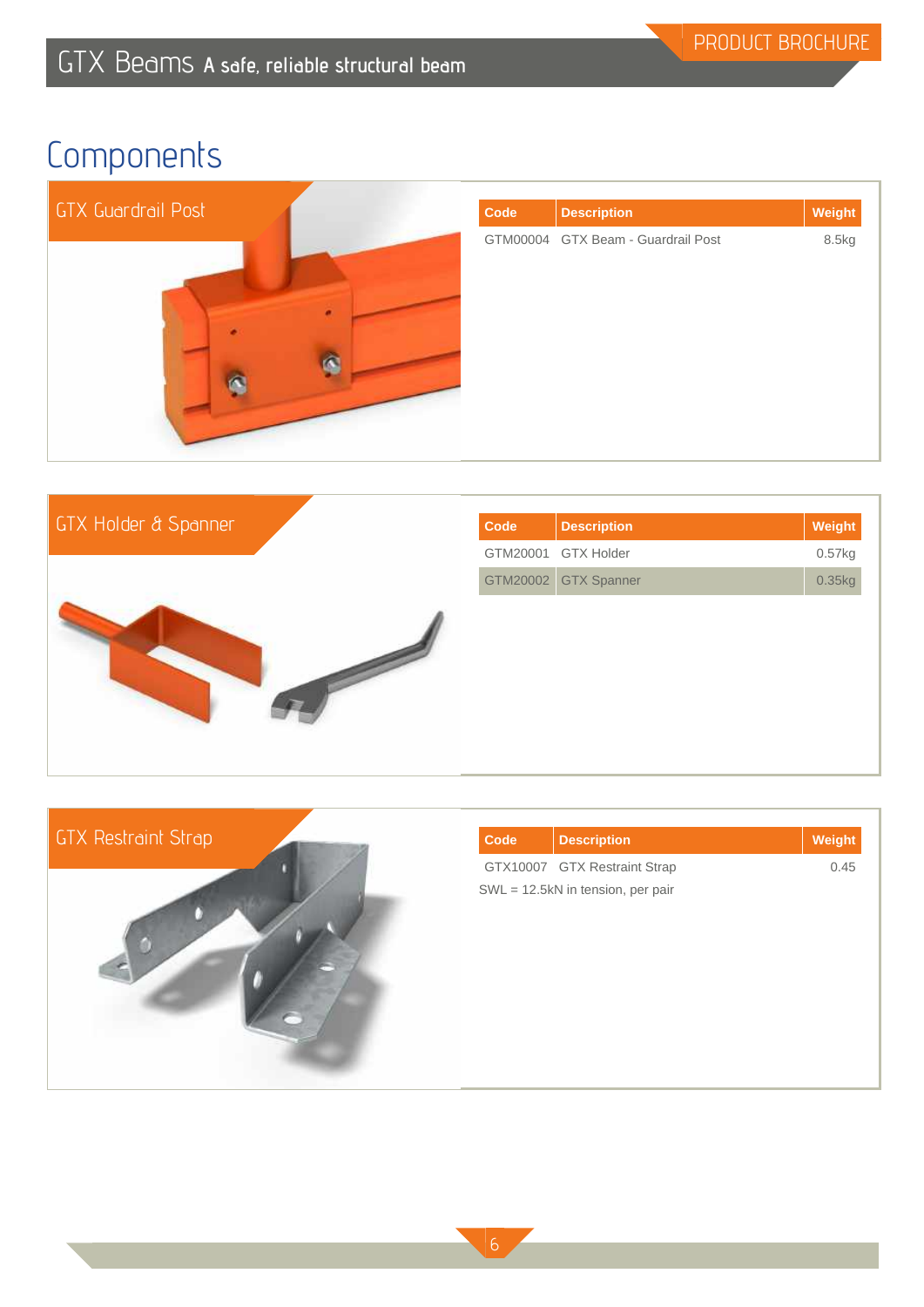



| Code | <b>Description</b>                | Weight |
|------|-----------------------------------|--------|
|      | GTM00009 GTX Corner Soldier Clamp | 2.4kg  |
|      |                                   |        |
|      |                                   |        |
|      |                                   |        |
|      |                                   |        |
|      |                                   |        |
|      |                                   |        |
|      |                                   |        |

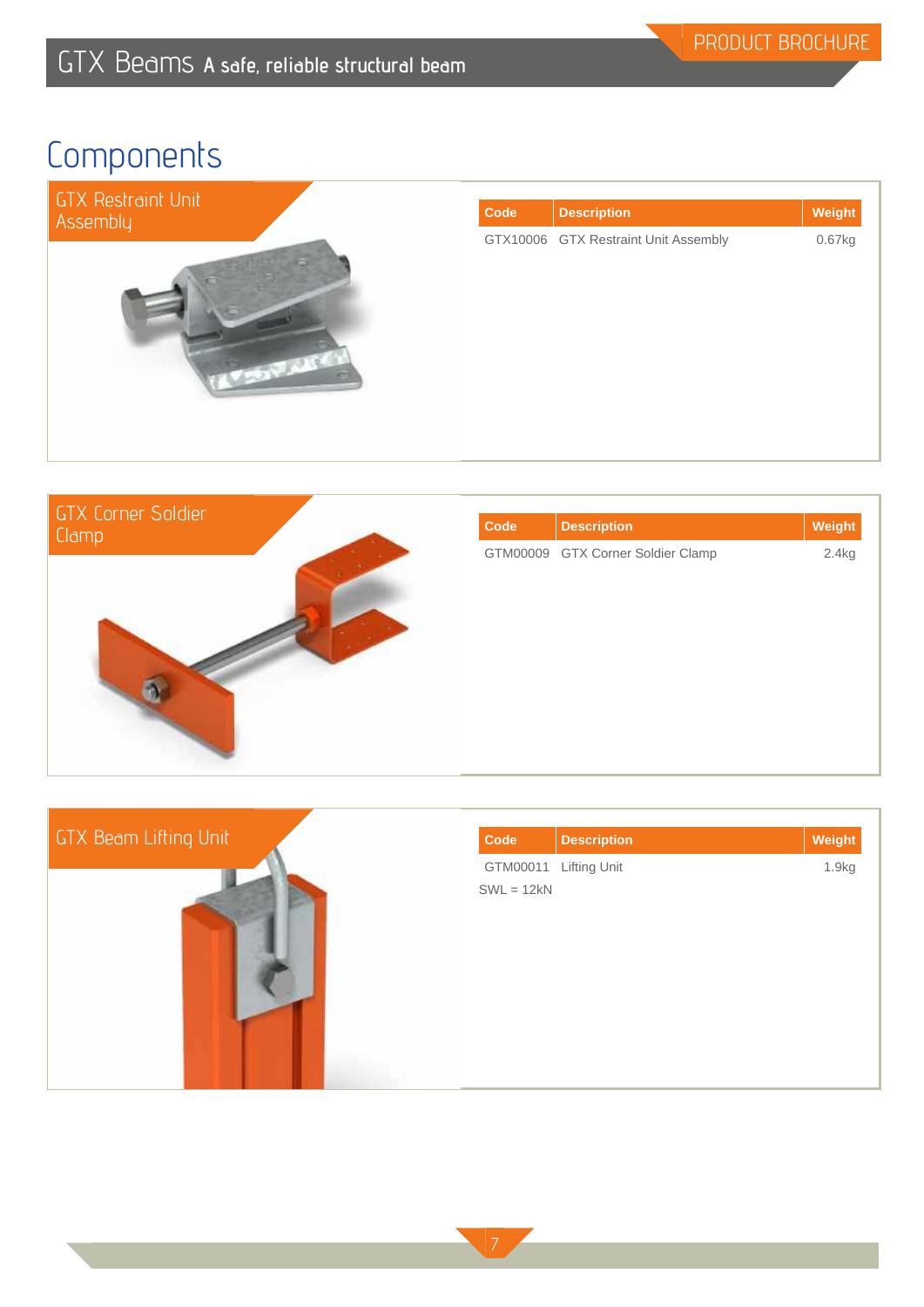

## **Services**

## **Our service sets us apart...**

With over 85 years of experience in the temporary works industry we understand the many and varied challenges that our customers face, whatever the size of your project. Whilst our product range provides us with the capability of supporting your project, it is our people that will make the difference.

## **Sales Support**

Our sales team comprises a vast wealth of experience in the sector, helping us to understand your challenges and the opportunities to save you time and money.

### **Engineered Drawings**

You will be provided with technical recommendations and layout drawings showing a level of detail sufficient to enable straight forward on-site erection. For specifically fabricated items comprehensive operating instructions will be provided.

## **Customer Service**

We work with customers on all scale of projects and as such recognise that your requirements are all different. We provide a level of customer service to suit your requirements ranging from on site training to simple reordering of replacement parts.



### **Technical Expertise**

Every project, large or small, requires unique system design. Our highly skilled team of engineers and technical experts will understand first your requirements, and provide a solution designed to exceed these. We do this through approaching projects with an open mind and a desire to provide the most appropriate solution.

## **Safety**

RMD Kwikform prides itself on the inherent safety of our products and the solutions that we design. The construction industry's greatest asset is its people and we design schemes and solutions with this in mind at all times.